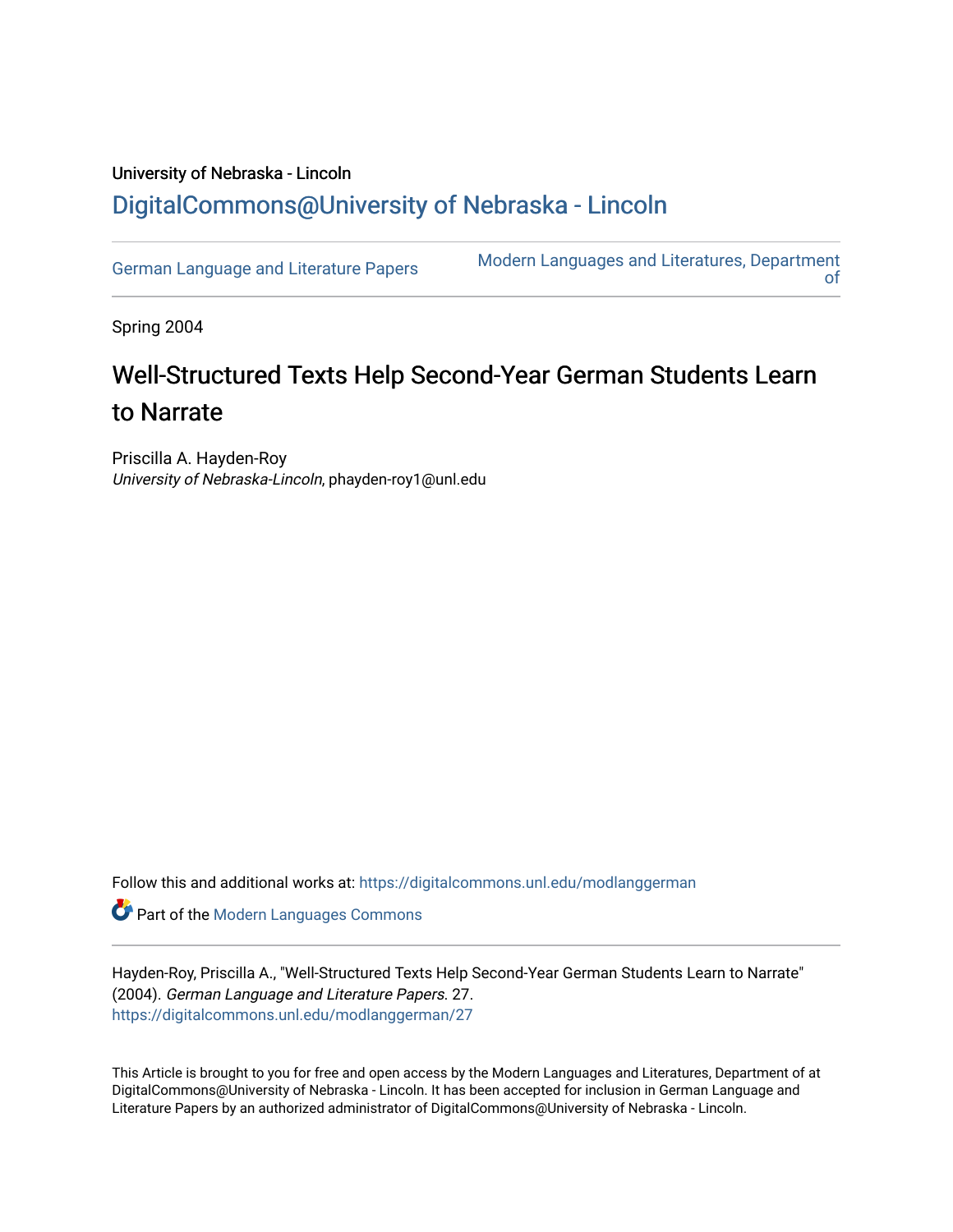## **Well-Structured Texts Help Second-Year German Students Learn to Narrate**

## Priscilla Hayden-Roy

University of Nebraska-Lincoln

#### **Language Proficiency and Narration**

The past twenty years have seen a significant paradigm shift in foreign language pedagogy from measuring language achievement (based on a defined and finite curriculum, such as a textbook chapter or a grammar lesson) to measuring proficiency (general competence in the foreign language independent of a defined curriculum). Building on the work done previously in language testing by government language schools, the ACTFL Proficiency Guidelines (1986) sought to reach consensus about describing and measuring language abilities. These Guidelines give generalized descriptions of abilities at four levels of proficiency (Novice, Intermediate, Advanced, Superior). With the widespread recognition of these Guidelines have come far-reaching changes in our approach to foreign language instruction. Proficiency baselines have been put forward for the first years of college instruction, and some institutions have tied proficiency standards to their language requirement or to their major. Proficiency guidelines are also changing our approach to curricular design. By understanding the range of abilities at each level of proficiency, we can shift the emphasis of instruction as students progress to allow for the development of the recommended skills. This article will investigate the implications of the Proficiency Guidelines for second-year German curricular design, looking specifically at the standards for the Advanced level (narration of concrete and factual topics in paragraph length discourse). We will then consider how the development of this skill can

become a central emphasis of the second-year curriculum by requiring students to summarize the texts they read in class. As text selection plays a critical role here, we will discuss recent research by cognitive psychologists on how we learn from texts, which points to the importance of text structure in facilitating recall. We will then give an overview of some of the materials we have developed for second-year German at the University of Nebraska, and present examples of the scaffolded activities we use in preparing our students to summarize the texts.

The proficiency level for most second-year students of German has reached a plateau at the Intermediate level. Research indicates that students move quickly from the Novice to the Intermediate level in the first year of instruction, but then move much more slowly to the Advanced level. In a study of the first- and second-year German program at the University of Michigan, Erwin Tschimer found that 96% of the students had reached the Intermediate level after two semesters of German, with over 80% at Intermediate-Mid or higher. However after four semesters, nearly 95% were still at the Intermediate level, with over 60% at Intermediate-Mid or lower. It might well be unrealistic to expect a two-year university program to bring the majority of students beyond Intermediate-Mid.<sup>1</sup> But when one looks at the curriculum for the second year with an eye to the Advanced level, one must ask if this curriculum is designed specifically to encourage the development of Advanced-level skills. We recall some of the features of the Intermediate, Advanced, and Superior levels according to the ACTFL Guidelines:

<sup>1.</sup> Tschimer relates that at the University of Pennsylvania the exit requirement after two years of study was Intermediate-High. But this had to be lowered to Intermediate-Mid "because otherwise too few students would have passed" (14).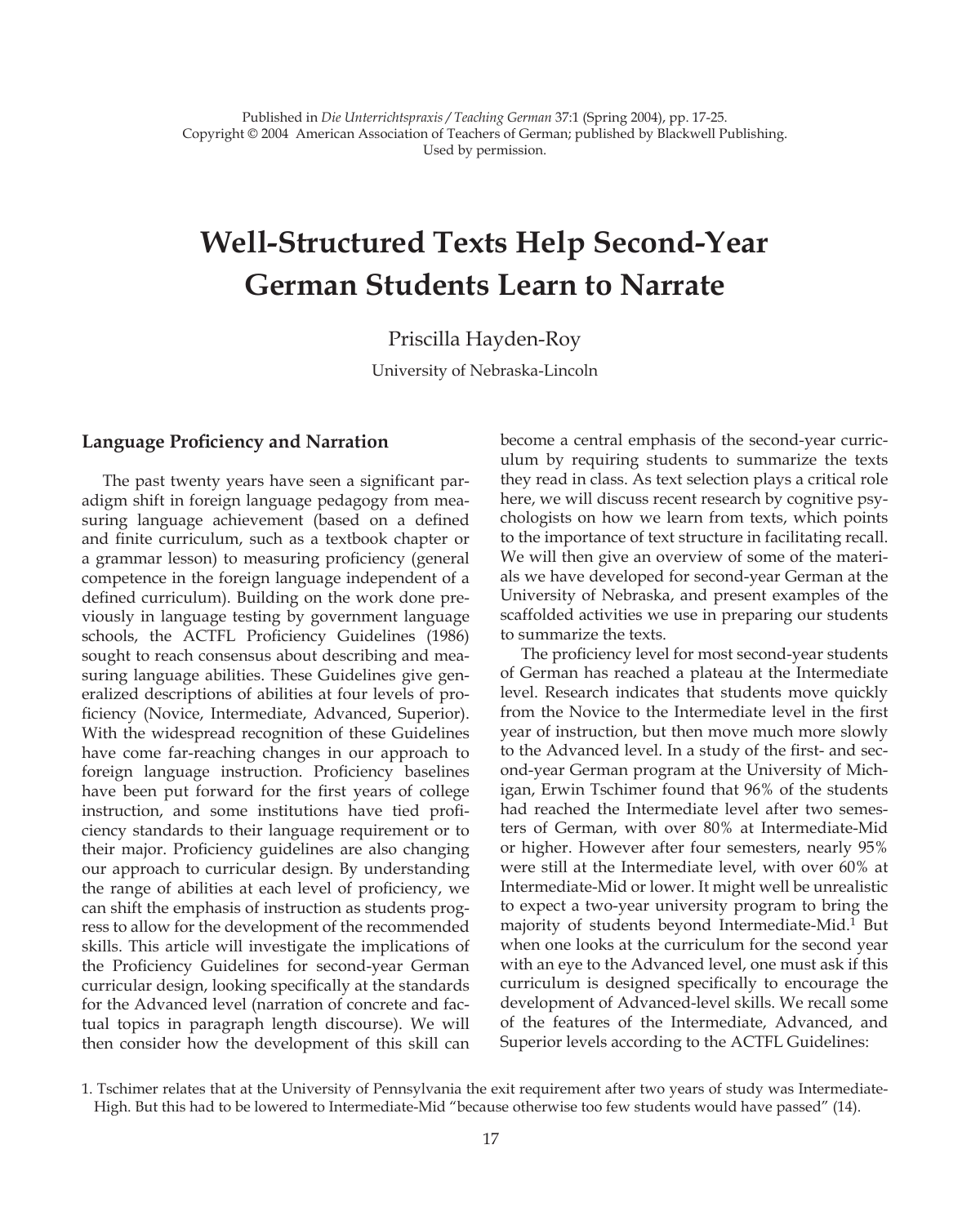#### *Global Tasks/Functions:*

- *Intermediate:* can maintain simple face-to-face conversations by asking and responding to simple questions
- *Advanced:* can describe and narrate in major time/ aspect frames

*Superior:* can discuss extensively by supporting opinions, abstracting and hypothesizing

#### *Content:*

- *Intermediate:* topics related primarily to self and immediate environment
- *Advanced:* concrete and factual topics of personal and public interest
- *Superior:* wide range of general interest topics and some special fields of interest and expertise; concrete, abstract and unfamiliar topics

#### *Text Type:*

*Intermediate:* discrete sentences and strings of sentences

*Advanced:* paragraph discourse

*Superior:* extended discourse

We see that the main distinction between the Intermediate and Advanced levels lies in the ability to convey a whole paragraph of concrete or factual information, rather than discrete sentences. On the other hand the Advanced-level speaker is not yet able to talk extensively on unfamiliar or hypothetical topics, or to formulate an argument with supporting opinions. Typically second-year students of German are unable to narrate an episode, be it from a film, a book, or an incident from their lives. The ability to tell a story presents an enormous hurdle at this level, and it is a key skill students must master on their way to the Advanced level. But too frequently second-year textbooks do not focus on developing this skill through classroom activities and assignments. While the texts (in the broadest sense: written texts, audio recordings, or videos) used in these textbooks might well lend themselves to this kind of work, activities tend to go in two directions. First, students are asked to answer sentence-length responses to the texts (answering content-based questions); these typically are given as homework along with the reading assignment. At best we find that students have comprehended the

text as a result of this exercise. But in many cases they will have used what Lee and Musumeci have called the "look back strategy" (183) of matching question wording with textual wording, without having understood any of it. In any case, they are only able to work with the text if it is in front of them, and they are far from being able to produce a summary of it with few or no prompts. The second level of activities typically moves students to higher-level analysis of the text: compare and contrast, argue an opinion. If students move directly from the comprehension questions to analysis, then they never must go through the process of mastering the vocabulary and syntax to the degree required when summarizing the text. This amounts to a missed opportunity, a failure to exploit fully the language learning each text offers us. Our goal here is not mere comprehension. Comprehension is certainly the first step. But with the next step, mastering a detailed summary in the foreign language, students must learn far more deeply from the language mediating their comprehension, than is the case either with answering content questions or giving their opinions on the text. Through this process they internalize, often through implicit rather than explicit learning, a wealth of vocabulary, syntax, and grammar. Moreover their ability to retain not just words or sentences, but whole narrative sequences in the foreign language, is being systematically stretched through this activity. This ability is of course key to producing paragraph-length discourse and thus to perform at the Advanced level. Clearly the students cannot yet sustain this Advanced-level discourse, but by repeatedly requiring summaries of them, they are gaining practice at it. Through carefully selected texts and activities, the classroom provides them with a setting that is highly controlled, both in terms of content and expectations relating to grammar and syntax, so that with some effort students can master this very limited instance of Advanced-level discourse, rather than breaking down.

## **How Text Structure Affects Recall and Narration**

The success of this emphasis on summarizing in the foreign language will depend in large part on the kind of text one selects. This brings us to a cognitive question: what sort of texts facilitate retention and recall? Recent research in cognitive psychology has investigated the very complicated question of how we learn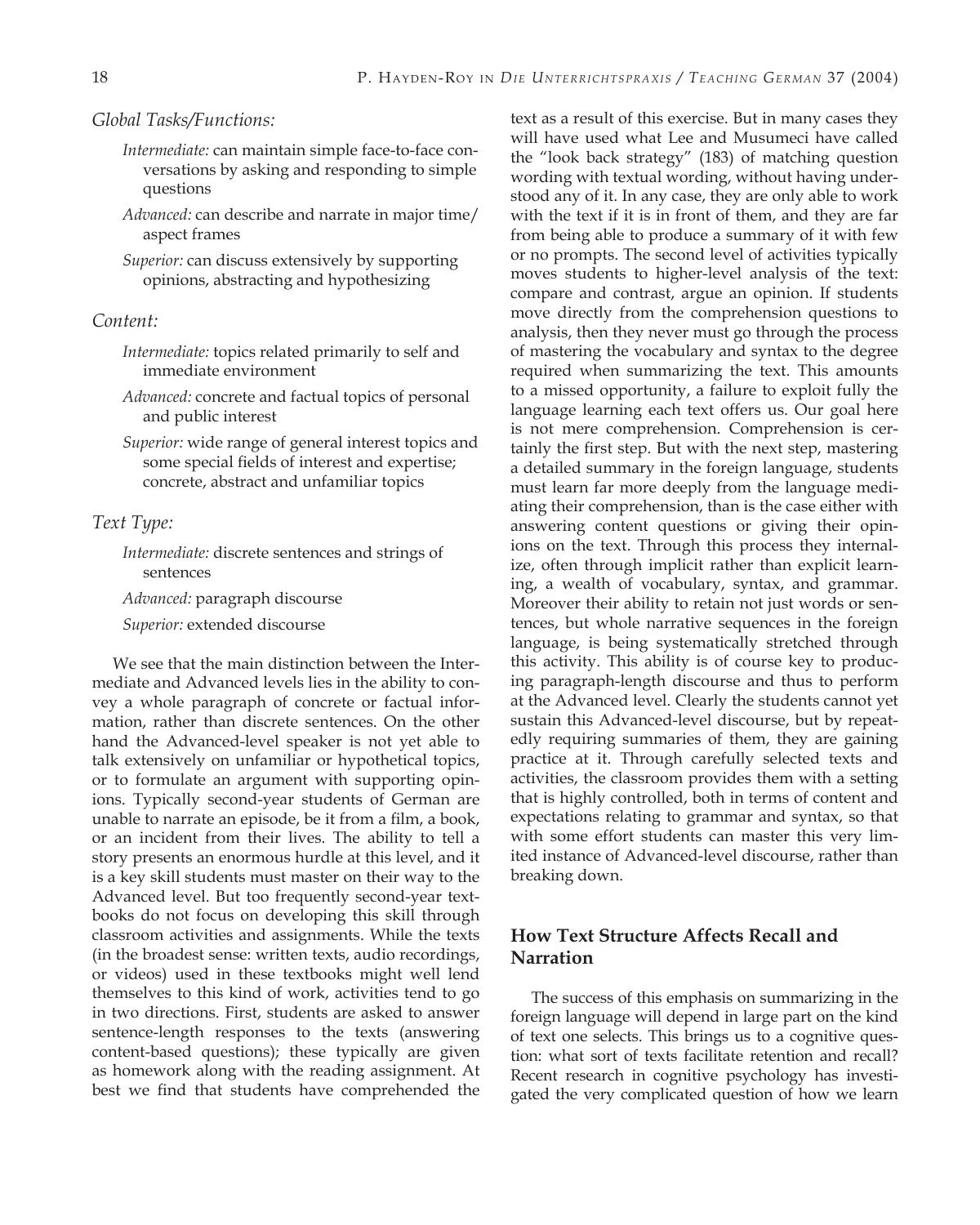from texts, and has found that the text's structure has a measurable impact on comprehension and recall. Several aspects of text organization have been examined,<sup>2</sup> including causal structure (Trabasso and van den Broek), hierarchical structure (van den Broek), the presence of a "story grammar" (Mandler and Johnson, Thorndyke) and the degree to which this grammar is followed in the presentation of the text (Mandler), and, closely related to this, the presence of culture-specific schemata (Kintsch, Kintsch and Greene), and finally the discourse type (Meyer and Freedle). I summarize briefly below some of the conclusions of this research.

Research examining causal structures and comprehension has found that events on the causal chain and events with a greater number of connections to other events are recalled better than "dead-end" events not leading to subsequent developments in the text, and events with a low number of connections to other events (Trabasso and van den Broek).

Readers tend to recall material associated with the main goal better than that associated with subordinate goals: "Statements that are high in a hierarchical representation are more important than those low in the hierarchy. Higher-level statements are recalled and summarized more frequently" (van den Broek 2).

Recall is enhanced when the narrative follows a familiar "story grammar" or "story schema." A story grammar is a general structural framework which the reader has learned through previous reading, and which he then applies to the text at hand. Thorndyke has defined the elements as: setting (characters, location, time), theme (states the goal for the main character to achieve), plot (episodes, in which the main character strives to achieve the goal), and resolution (attainment of goal or statement of response of main character to final state of affairs) (80). Thorndyke concludes:

When the narrative structure was readily inferable due to repetition and redundancy in the text [...], subjects could readily produce an organizational hierarchy for the plot and use it to encode the information from the passage. Such stories were rated easy to comprehend and produced high recall. A more densely structured plot with no repetition [...] produced lower comprehensibility ratings and recall proportions, indicating that subjects encountered more difficulty producing the integrating framework for the passage. (104)

Mandler has taken this idea a step further and compared recall of a simple two-episode story when it was presented according to the standard story grammar (each episode is related as a unit, with setting, beginning, development, reaction, goal, and end), and when it was presented in an interleaved version, where the narrative switches back and forth, giving first the two settings, then the two beginnings, then the two reactions, etc. She found that among adult subjects the quantity of recall of both the standard and the interleaved version of the stories was about the same, but the quality "lack of repetitions and distortions" was greater when recalling the standard version. Moreover, subjects tended in their recollections to alter the interleaved version in the direction of the standard version, joining together the pieces that had been separated through the interleaving. This suggests, argues Mandler, that subjects tend to store the story in their memory according to the standard schema (34). Mandler also found that in contrast to her adult subjects, children in the fourth and sixth grades recalled quantitatively less of the interleaved stories than of the standard texts.

Kintsch, and Kintsch and Greene, have argued that story schemata are culture-specific and that stories following a familiar story schema will be easier to comprehend than those that do not. They found that US college students were far more successful in summarizing an episode from the *Decameron*, or a Grimm fairy tale with a "highly conventional" story structure, than they were when given an Apache Indian tale. The familiar structure of a single hero and a "complication-resolution principle" facilitated recall of the *Decameron* tale and the fairy tale. By contrast, the events in the Indian story were "not always causally related, they did not follow the complication-resolution principle, and there was no single hero to give the story continuity. These violations of their expectations confused the readers and made it difficult or impossible for them to organize the story, that is, to construct a macrostructure" (Kintsch 381). Similarly Thorndyke has observed, "insofar as people are able to identify a particular story as an example of a general, previously learned organizational framework, they use that framework to comprehend and encode the information in a particular text" (79).

<sup>2.</sup> A succinct summary and overview of the research on causal structure, story grammar and hierarchical levels can be found in Horiba, van den Broek and Fletcher (48-53).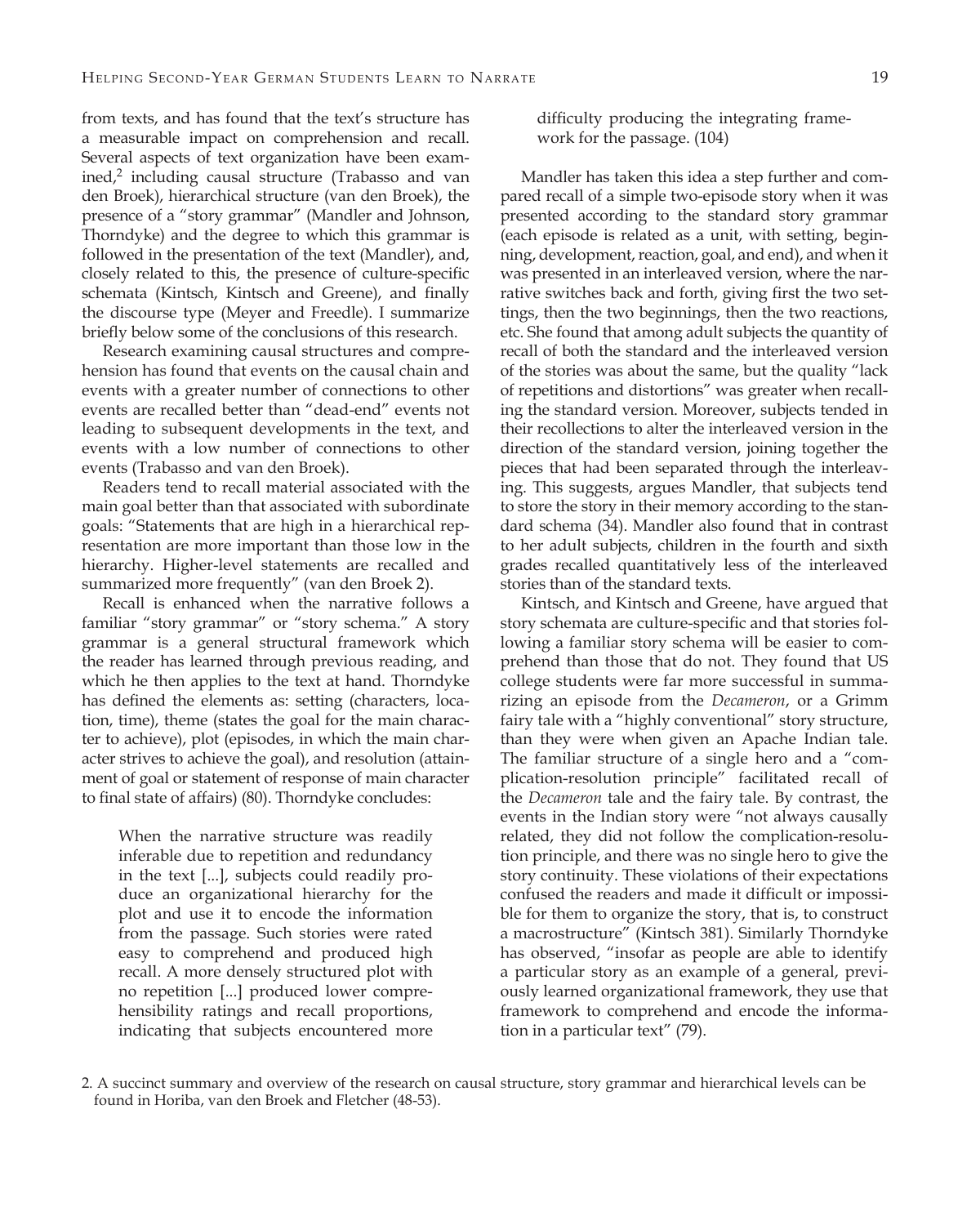Finally, Meyer and Freedle have examined the effects of discourse type on recall. They identified four typical organizational structures for prose texts: comparison, problem/solution, causation, and a collection of descriptions. They argue that the collection of descriptions presents the least structured form of discourse and found that quantity of recall of this type of text was lower than for the other, more highly structured types of discourse.

The research cited above was all conducted on subjects reading or listening to texts in their native language. However researchers recently have applied this research to the field of second language learning. For example, Carrell repeated Mandler's experiment with adult L2 (ESL) readers, and found that their recall of interleaved stories was both quantitatively and qualitatively poorer than when the two episodes were told as units and in accordance with the standard schematic order (setting and then episode, consisting of beginning, development, and ending). This is in contrast to Mandler, who found that only the quality, but not the quantity, of L1 adult subjects' recall was impacted by the interleaving. Carrell concludes: "Native-speaking adults don't have to devote as much effort to linguistic encoding and can therefore devote more effort to encoding the incoming interleaved stories in their ideal schematic form as two separate episodes, tagged with an interleaving algorithm. Non-native readers who must devote more effort to linguistic encoding have less effort to devote to the sorting of interleaved input into ideal schematic form" (104). She hypothesizes that there may be "less flexibility on the part of ESL learners' retrieval processes when compared to Mandler's native-speaking adults" (104). In this sense they resembled Mandler's fourth- and sixth-graders, whose recall also was hindered through the more complex, interleaved versions of the stories. From these observations follow important implications for foreign language curricular design: if the foreign language learner's ability to recall and retell texts is hindered through a complicated text structure, then the potential for a more detailed, lengthier and linguistically richer retelling will increase when the student must recount a well-structured text that follows a standard schematic order.

In a comparative study conducted on Japanese (L2- English) and American (L1-English) readers, Horiba, van den Broek, and Fletcher found that L2 readers availed themselves of organizational structures (causality, story grammar, hierarchy) when recalling stories. They recalled events on the causal chain better than those off the causal chain; and they recalled events with many causal connections better than those with few connections (64). In distinction to the LI readers, however, whose recall was strongly influenced by hierarchical level (main goal events recalled better than events of lower-level goals), this discrimination was less visible in the L2 readers, suggesting, as the authors note, that "hierarchical-level factors may have been too demanding for the L2 reader, whose limited language competence imposed attention allocation to the understanding of immediate relations of individual ideas and events" (65). However the L2 readers tended to be more attentive to whether or not an event was on or off the causal chain, indicating, that "L2 readers do make use of structural variables to guide their comprehension but ... the multiple demands make them focus on more local structural variables than L1 readers do" (65-66). With regard to story grammar, the authors found that for both L1 and L2 readers, goals and outcomes were most readily recalled (66).<sup>3</sup>

## **Implications for Text Choice in Curriculum Design**

Horiba, van den Broek, and Fletcher designed their study to determine the degree to which L2 readers used a variety of structural models to inform their reading, particularly in making "top-down" inferences based on these models to "fill in" the gaps that arose when their comprehension broke down. Given that L2 readers are sensitive to text structure, our question is how to apply their research (and the conclusions of other researchers discussed above) to the question of curricular design in second-year foreign language programs. Summarizing their results, we see that L2 readers tend to recall with greatest frequency:

- events on the causal chain
- events with many causal connections
- the goals and outcomes of a narrative
- the overall progression of stories with culturally familiar frameworks (complication-resolution principle, single hero)

3. See also Horiba (1996), where she expands on her comparative investigation of L1 and L2 readers.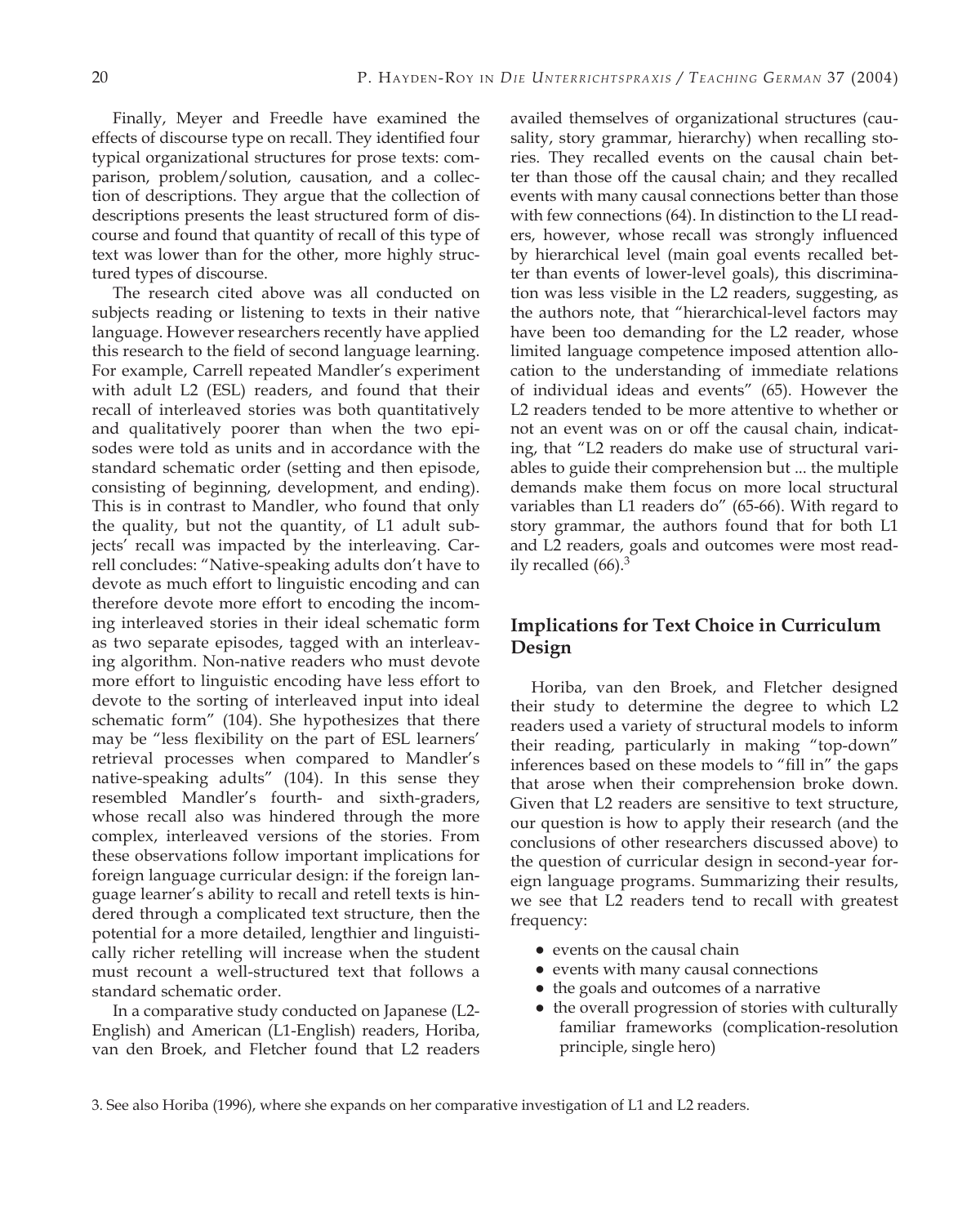● stories which follow an "ideal schematic form" (setting, then episode, consisting of beginning, development and end)

If we want to maximize the amount of language a student will recall from a text, and if we want to minimize the effort required to hold the representation of the text in their memory, we must select reading materials for the class that exhibit a high degree of the kind of structural organization easily recalled:

- texts with clear causal linkages, where one event necessarily leads to the next, but ideally containing little extraneous information off the causal chain; or
- texts which follow a complication-resolution principle, where a single hero works to achieve a goal through a series of episodes

In general we can say that texts sequentially structured, whether through a causal, hierarchical, or chronological structure, and texts where this organization is clearly or even redundantly stated, will be simplest to recall.<sup>4</sup> What sort of texts fit this description? One thinks immediately of fables and fairy tales, ballads, detective stories, descriptions of procedures, or discussions of sequentially occurring natural phenomena. What sort of texts, by contrast, do not typically present this sort of sequential structure? Interviews, opinion pieces, abstract or theoretical discussions, literary texts with little action, with difficult-to-follow chronologies (such as flashbacks) come to mind. Admittedly some texts with suitable structures will have linguistic features that make them unusable in second-year instruction. Text selection cannot be reduced to this single criterion, but in most cases should be considered a necessary but not sufficient criterion. Judging texts strictly in terms of their linguistic difficulty, on the other hand, is similarly inadequate when taken by itself, and clearly such measures as the Lix formula offer insufficient

guidance in making appropriate text selections, as Bernhardt also has argued (322).

## **Sample Application: Second Year Assignments and Classroom Activities**

An examination of the instructional materials available for second-year German indicates that text structure generally is not a criterion for text selection, nor does summarizing constitute a central goal in the design of the curriculum. For that reason we decided to design materials with this emphasis for use in our second-year German program at the University of Nebraska. My co-designer, Sabine Koelbl-Mannarelli, and I selected or wrote texts with sequential narrative structures and clear causal links joining the episodes or ideas. We then designed activities and assignments which scaffolded up to the final goal: retelling the story or summarizing the text in German, sometimes orally, sometimes in written form, but in any case without the assistance of notes. These materials have been in use since 1999; currently Aleidine Moeller (University of Nebraska) and I are conducting research on the effects, both quantitative and qualitative, of this method on language acquisition in the second year.

#### *Retelling Picture Stories*

Our first unit begins with a number of e. o. plauen's *Vater und Sohn Bildgeschichten.* We selected stories that lent themselves to retelling at this level (clear, causally linked actions with high-frequency vocabulary).5 The stories have no text, so in the first assignments there is no reading involved. We begin with an ordering exercise: in pairs students must order the pictures for the story, "Wie die Jungen zwitschern." In very little time all accomplish

<sup>4.</sup> In determining what texts are appropriate for the L2 classroom, I believe it is imperative that we give far greater attention to this issue of text structure. It is interesting to note the emphasis on text structure in ACTFL's descriptions of reading comprehension at the Intermediate and Advanced levels. Intermediate Low: "Such texts are linguistically noncomplex and have a clear underlying internal structure, for example chronological sequencing." Intermediate Mid: "Such texts are still linguistically noncomplex and have a clear underlying internal structure." Advanced: "Able to read somewhat longer prose of several paragraphs in length, particularly if presented with a clear underlying structure." Cited by Alison Edwards (359-60); see also her discussion here of the ACTFL criteria as a predictor of relative text comprehensibility.

<sup>5.</sup> We use "Wie die Jungen zwitschern," "Grenzen der Malerei," "Moral mit Wespen" and "Erziehung mit angebrannten Bohnen."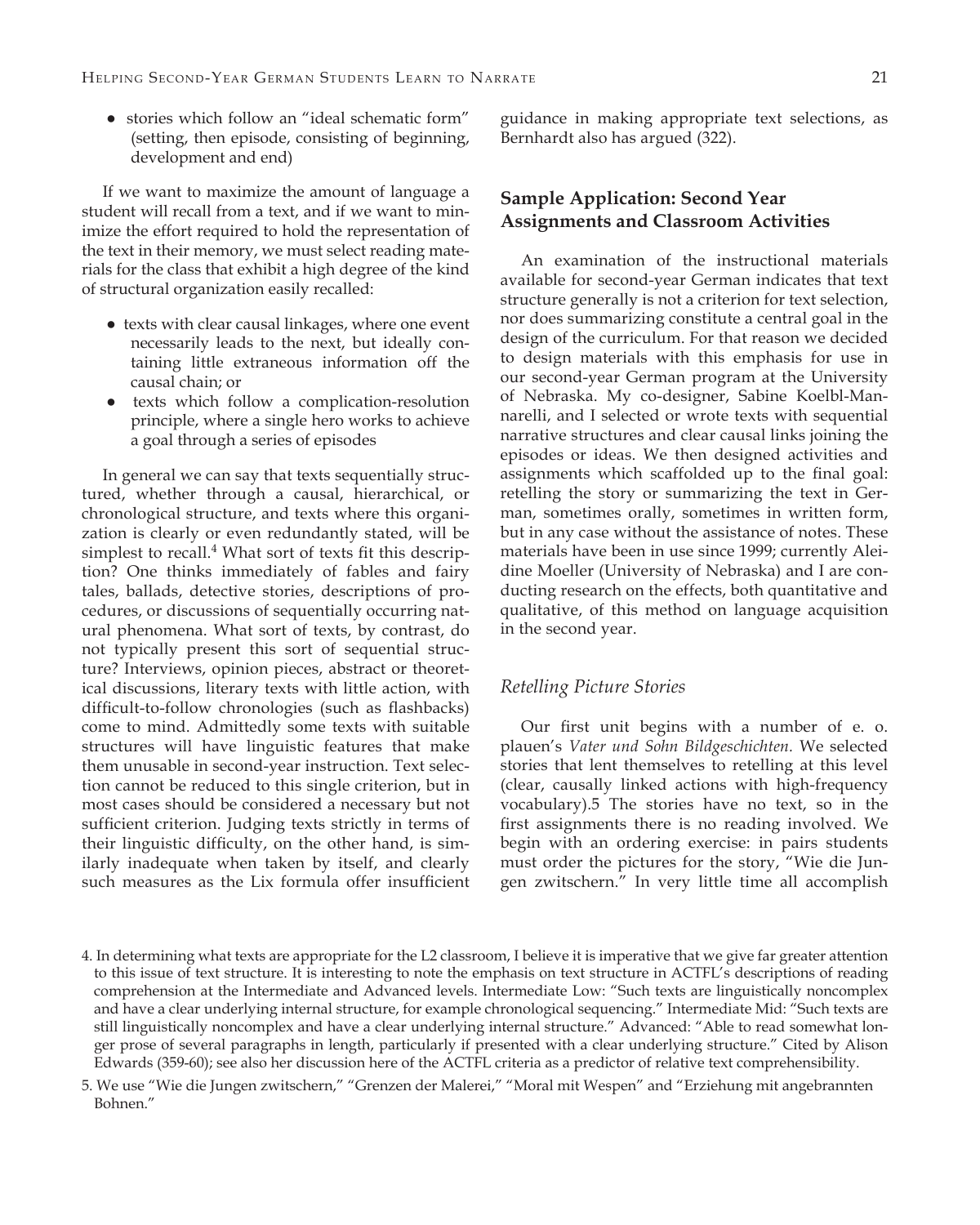this task, and with this active participation and quick success, their affective filter is lowered, their comprehension of the story is guaranteed, and their interest is focused. Now, using an overhead in class, we generate as a class a text for the story in German. A great deal of vocabulary comes from the students; when needed the instructor makes the necessary grammatical corrections before writing the sentences on the board. This battery of sentences provides us with more than enough material for retelling the story. We do several repetitions, chorally and individually, so that by the end of class all are familiar with the vocabulary. Students then practice retelling the story to each other in pairs. For the next class period students must retell the story orally; they do this oneon-one with the instructor. Students have the picture story in front of them, which further assists in their recall. Students may alter phrases or embellish their narrative as they wish, but they must master the basic vocabulary, and, as the emphasis on the first unit is verb forms in the present tense, these, too, must be precise and accurate. Right from the start, then, second-year students are telling a story, producing paragraph-length discourse. Because they are doing so in a highly controlled environment for which they can prepare, they are able to succeed. Obviously they have not achieved the Advanced level, but we are pushing them systematically in that direction.

The selection of picture stories as the basis for our first summarizing assignment presents some advantages to the instructor. All students work from the same visual image, and comprehension issues generally do not arise with these visual "texts." Language production moves directly from image to L2; comprehension barriers that an L2 text might present are avoided, as is the need to mediate comprehension through L1. Because the students have the images in front of them as they narrate the story, their powers of recollection are further relieved, and they can focus solely on language production. Picture stories thus provide an intermediary stage on the way to "mature" recollection of texts, insofar as the memory is disburdened of the task of recalling what comes next. (The

cognitive advantages of picture stories, both as visual cues and as sequentially structured narratives, helps explain the recent success of TPRS in foreign language education.)<sup>6</sup>

## *Retelling Readings*

In the second unit, which features a selection of Aesop's fables and a Grimms' fairy tale, we begin to put more emphasis on reading, but again with the goal of retelling or summarizing the stories. Here, too, text choice was critical. Fables with clear, sequential narratives were selected, where one event hinges on the next, and where the chain of events is central to the point of the fable. We begin with "Der Löwe und das Mäuschen," and again we proceed first from image to story. A series of six pictures illustrates the progression of events in the fable, and we first generate a text using these images on the overhead, as we did with the *Vater und Sohn Bildgeschichten.* Students are responsible for being able to retell the fable, but are provided with the images to do so. With the next fable we begin with an ordering exercise using the written text. Students receive an envelope containing a brief list of key vocabulary words with English translations, and the fable "Der Adler und die Dohle" cut into five text sections. Students work in pairs to piece together the story. Again the emphasis is on finding and constructing a logical sequence among the narrative pieces. From there we construct as a class a picture story of what happened. These images become the basis for summarizing the text.

### *Summarizing Longer Stories*

The final exercise with fables pushes students to more independent reading, forming of images, and summarizing. We divide our classes into three groups, and assign each group one of three different fables: either "Der Hund und das Stück Fleisch," "Die beiden Frösche," or "Die weilße Dohle." Students first meet in same-fable groups, after having been given their

<sup>6.</sup> James C. Davidheiser gives a good general introduction to TPR and TPRS, as well as discussing how he implemented the method in his elementary German classes (2001, 2002). Blaine Ray's TPRS textbooks for German, *Look, I Can Talk* (Los Gatos, CA: Sky Oaks, 2000), *Look, I Can Talk More* (Bakersfield, CA, 1997), and *Look, I'm Still Talking* (Tucson, AZ, 1993) feature picture stories as the starting point for instruction. While these materials can be used effectively and are on the right track in terms of the cognitive issues discussed here, a complete second-year program must also foster reading skills, which these materials do not offer (as Davidheiser has noted, 2001, 59). We then come back to the question of how reading materials for the second year can be selected that offer the same cognitive advantages the picture stories do.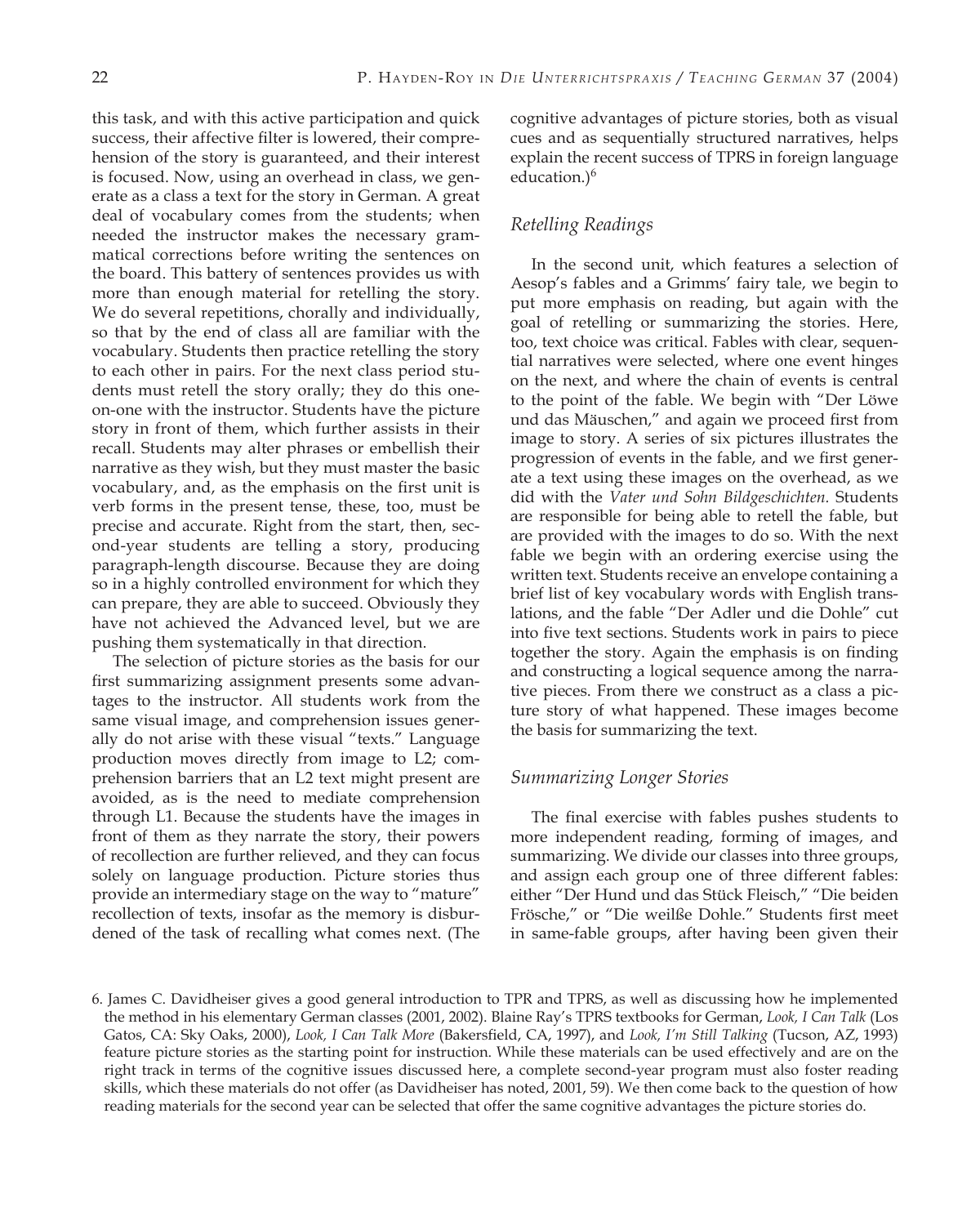fable as a reading assignment in the previous class. Here students discuss the text, control for comprehension, work on simplifying the language, and break down the narrative into a clear, visual sequence of actions. The following class students meet in groups of three, all with different fables, and tell their fable to each other. Students may not read their material; only note cards with key words are allowed. But visual aids (pictures, puppets, props of any sort) are encouraged. The student narrating the fable is allowed to give the group a brief list of vocabulary words before beginning with the narration. Those listening may ask for clarification, but questions and answers must be in German. Assessment is based on the notes taken by those listening, and on the note cards and visual aids used by the narrator.

The final text of this unit is fairy tale by the Grimm brothers, the "Bienenkönigin." This text was selected because its structure lends itself to easy recall: the narrative is sequential with clear causal connections between each element of the story, and redundant patterns reinforce the sequencing.<sup>7</sup> For example, in the first part the following structure is repeated three times: the brothers meet animals, the two elder brothers wish to do them harm, the *Dummling* intervenes to save them. In the middle section the narrative moves to the enchanted castle and the definition of the three tasks. Again the narrative is redundant in describing the failure of the two elder brothers to complete the first task. The final section relates how the *Dummling* fulfills each task when each of the animals whom he had saved in the first part of the tale comes to his aid. Here we find a clear causal relationship between the help the animals received in the first part and the assistance they wish to provide as thanks in the last part. Thus each piece of the narrative has a place in a series of redundancies within the text, as well as a causal function in facilitating the resolution of the story. Moreover the narrative follows a familiar complication-resolution structure, where a single hero (the *Dummling*) works to achieve a goal through a series of episodes. The final goal, marrying the youngest daughter and becoming king, is a consequence of the causally linked episodes that preceded it. The "Bienenkönigin" is built around patterns and structures that facilitate recall, and there are very few details or events in the story that are extraneous to these patterns and structures. Thus it is ideally suited for use in our curriculum, where we need a text that is sufficiently long and detailed to challenge the students linguistically when they summarize it, but whose structure facilitates extensive and detailed recall. Homework assignments relating to the "Bienenkönigin" are designed to guide the student's reading from comprehension to summarizing. In order to ensure that students really are reading the text and gaining their initial comprehension of it through their reading, rather than from class discussion, we ask that they produce for each half of the story (assigned on two separate days) a graphic organizer based on their reading. Students use a grid of fifteen boxes to draw a series of simple sketches illustrating the main ideas of the text and then label each picture with key words or phrases. Students enjoy this assignment, although very time-consuming, because it draws on their creativity and their own visualizations of the story. Moreover their comprehension is generally very detailed and accurate, more so than would be the case if a series of content questions had been assigned. In the next class students are ready to work in pairs, using their own illustrations to retell the story. At this point questions regarding the meaning of certain passages arise, and relevant vocabulary has surfaced through the students' own efforts. Now the class is ready to generate its own retelling of the story, which the instructor solicits from individuals and write on the board. Subsequent homework assignments reinforce vocabulary: grammar exercises are drawn from the text and recycle important vocabulary; multiple choice, cloze, and short-answer questions reinforce content. Practice retelling the fairy tale in class culminates with a group summary. Sitting in a circle, each member of the class contributes a sentence to the story without the use of any visual or written aids. Because of the fairy tale's structure, it is rare that students omit events, and the retelling proceeds with very little prodding or cuing from the instructor. This class summary gives the students the confidence for the next step, which is to write a summary of the fairy tale on their test. They receive a list of about thirty words essential for the retelling of the fairy tale; the words are given in English and in the order they occur in the story. In thirty minutes the students must write a summary using at least twenty

<sup>7.</sup> Interestingly, Kintsch and Greene (1978) use this same fairy tale as an example of a story with a "highly conventional" structure, in their examination of the effects of culture-specific schemata on comprehension and recall of stories (7-13).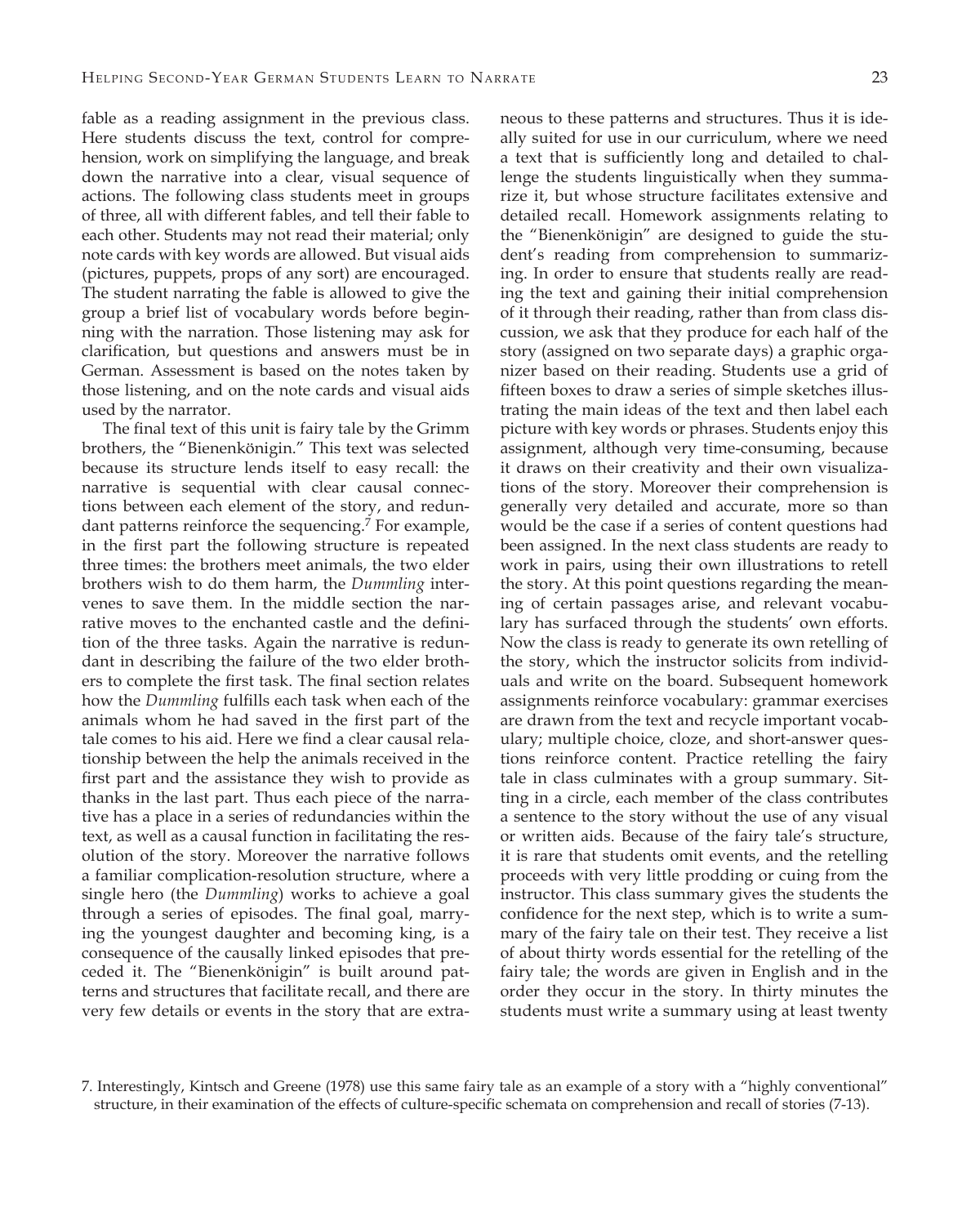of the vocabulary words. Because of the preparatory work we have done in class, and, more importantly, because we are working with a text that, due to its structure, is relatively easy to recall, even the weakest students are able to succeed. And there comes with this a great feeling of accomplishment: "I just summarized a whole Grimm's fairy tale! Not bad for thirdsemester German!"

From the instructor's point of view, the students have succeeded at another level as well. The German in these summaries is markedly better than what students generally write on their tests in response to their readings. One finds a larger and more precise vocabulary, control of tense is more consistent, syntax is more sophisticated, even word order tends to be better than average. Moreover the length and detail of these summaries is unusual for this level, an indication that, with careful text selection and scaffolding of activities in the classroom, students can stretch their ability to retain and recall extended narrative sequences even at this level.

#### *What about Grammar?*

In our second-year curriculum we try as much as possible to teach grammar based on the reading material. While each text we discuss and retell could lead to a host of grammatical discussions, we have given each unit a grammatical focus and have chosen texts that lend themselves to a discussion of this particular point of grammar, in addition being suitable for retelling. For example, the grammatical focus of the *Vater und Sohn Bildgeschichten* is narration in the present tense. In the second unit we focus on the imperfect. In each case the texts provide a wealth of examples of these points, and we focus on having the students learn the forms as they appear in the stories, rather than on practicing the paradigm in isolation from a context. Later in the first semester we discuss Janosch's *Oh, wie schön ist Panama,* at the same time covering the two-way prepositions. The text and especially the illustrations offer many opportunities to practice these, while at the same time reinforcing the story line and vocabulary. For the second semester we developed a series of texts on the environment that feature the passive voice. Again, exercises reinforce the central ideas of the texts as well as practicing the passive. Of course in every unit, the texts the students are summarizing contain a broad range of grammatical and syntactical problems that are not being taught explicitly in the classroom. But because the method requires summarizing and retelling, the students do a great deal of implicit learning as they become familiar with the stories. Thus this method advocates a hybrid model for teaching grammar, where we exploit the advantages of explicit and implicit learning but situate both kinds of learning in a larger linguistic goal, which is the process of learning to recall and retell texts in German.

### **Conclusion**

Narrative structures affect comprehensibility and recall. Culturally familiar and simple, but authentic, narrative structures provide important affective and cognitive support to students learning the skill of narration.8 Summarizing well-structured texts brings with it a wealth of benefits to the process of learning a second language, from mastery of vocabulary and syntax, to implicit learning of unfamiliar structures, to gaining cultural literacy through the content itself. And when clear, familiar text structures assist their recall, Intermediate-level students can begin producing whole paragraphs in the foreign language, thus gaining confidence and practice in their progress toward the Advanced level.

I must end with a disclaimer. I do not wish to suggest that with our curriculum students will achieve the Advanced level within two years. Our experience at the University of Nebraska certainly has not borne that out. But this method does train students to retain in their memory and produce, both in oral and written form, larger German texts than typically are required in most second-year curricula. In this manner we are pushing students more systematically, and perhaps also more efficiently, toward Advanced-level performance. Long-range testing must be conducted to see what results this method yields. The research project we are currently conducting will address this ques-

<sup>8.</sup> The difference in comprehensibility of European and Native American tales ties into the emphasis on culture in the Standards and the revision of the ACTFL Proficiency scale. Moreover, the simple narrative structure typically found in children's literature speaks for its implementation in the foreign language curriculum, and also helps explain the enthusiastic reception it meets with among our students.